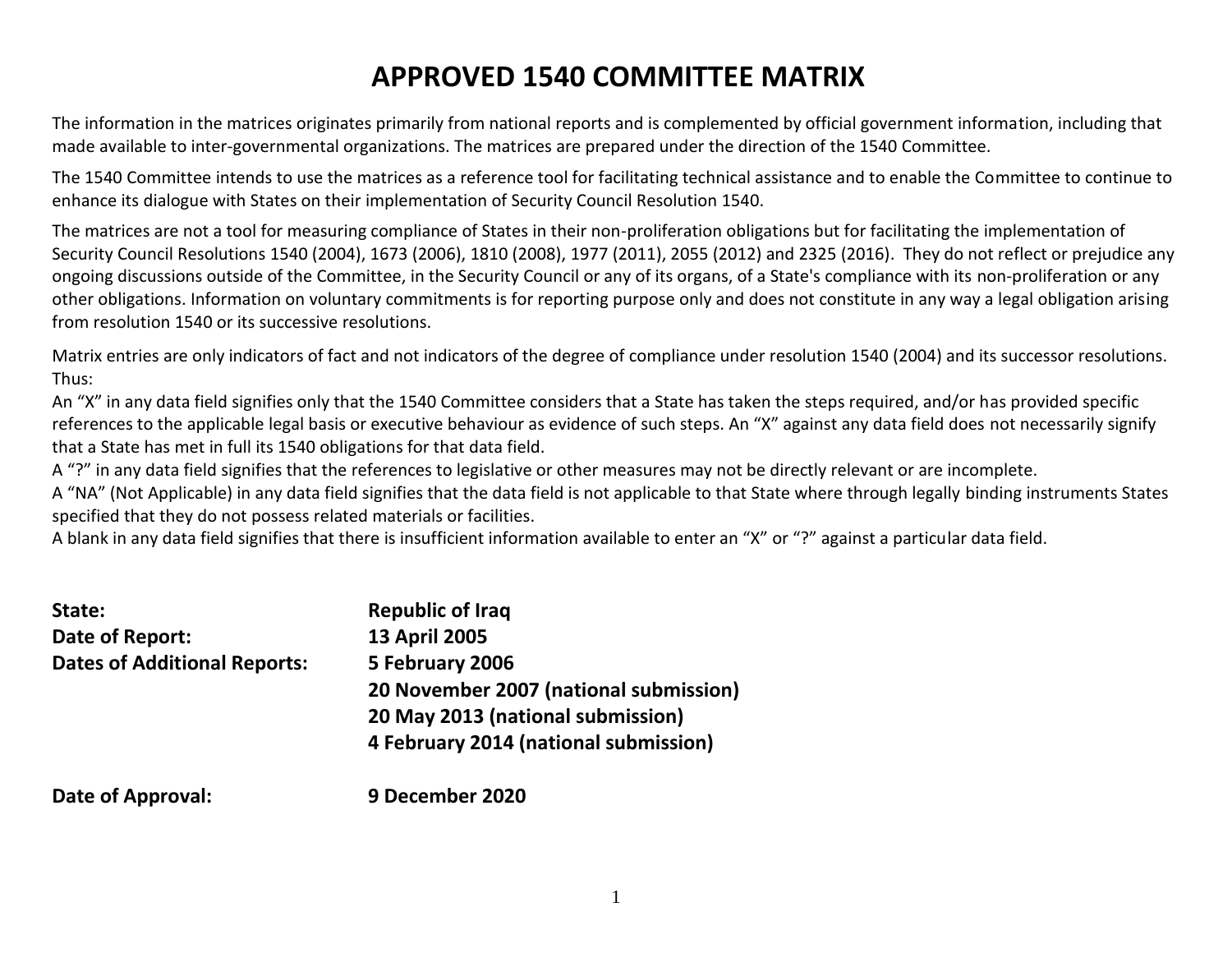## **I. OP 1 and related matters from OP 5, OP 8 (a), (b), (c) and OP10**

|                | <b>Adherence to legally binding</b><br>instruments, membership of<br>organisations, participation<br>in arrangements and<br>statements made. | Relevant information (i.e. signing, deposit of instrument of accession, ratification, etc) | <b>Remarks</b><br>(information<br>refers to the<br>page of the<br><b>English version of</b><br>the national<br>report or an<br>official web site) |
|----------------|----------------------------------------------------------------------------------------------------------------------------------------------|--------------------------------------------------------------------------------------------|---------------------------------------------------------------------------------------------------------------------------------------------------|
| 1              | Nuclear Non-<br><b>Proliferation Treaty</b><br>(NPT)                                                                                         | Deposit 29 October 1969                                                                    |                                                                                                                                                   |
| $\overline{2}$ | <b>Nuclear Weapons Free</b><br>Zone/ Protocol(s)                                                                                             |                                                                                            |                                                                                                                                                   |
| $\overline{3}$ | International<br>Convention for the<br>Suppression of Acts of<br><b>Nuclear Terrorism</b>                                                    | Deposit 13 May 2013                                                                        |                                                                                                                                                   |
| $\overline{4}$ | Convention on Physical<br>Protection of Nuclear<br>Material (CPPNM)                                                                          | Deposit 7 July 2014                                                                        |                                                                                                                                                   |
| 5              | 2005 Amendment to the<br><b>CPPNM</b>                                                                                                        |                                                                                            |                                                                                                                                                   |
| 6              | Comprehensive Nuclear-<br>Test-Ban Treaty (CTBT)<br>(not in force)                                                                           | Deposit 26 September 2013                                                                  |                                                                                                                                                   |
| $\overline{7}$ | Chemical Weapons<br>Convention (CWC)                                                                                                         | Deposit 13 January 2009                                                                    |                                                                                                                                                   |
| 8              | <b>Biological Weapons</b><br>Convention (BWC)                                                                                                | Deposit 19 June 1991                                                                       |                                                                                                                                                   |
| 9              | Geneva Protocol of 1925                                                                                                                      | Deposit 8 September 1931                                                                   |                                                                                                                                                   |
| 10             | 1997 International<br>Convention for the<br><b>Suppression of Terrorist</b><br><b>Bombings</b>                                               | Deposit 30 July 2013                                                                       |                                                                                                                                                   |
| 11             | 1999 International<br>Convention for the<br>Suppression of the<br><b>Financing of Terrorism</b>                                              | Deposit 16 November 2012                                                                   |                                                                                                                                                   |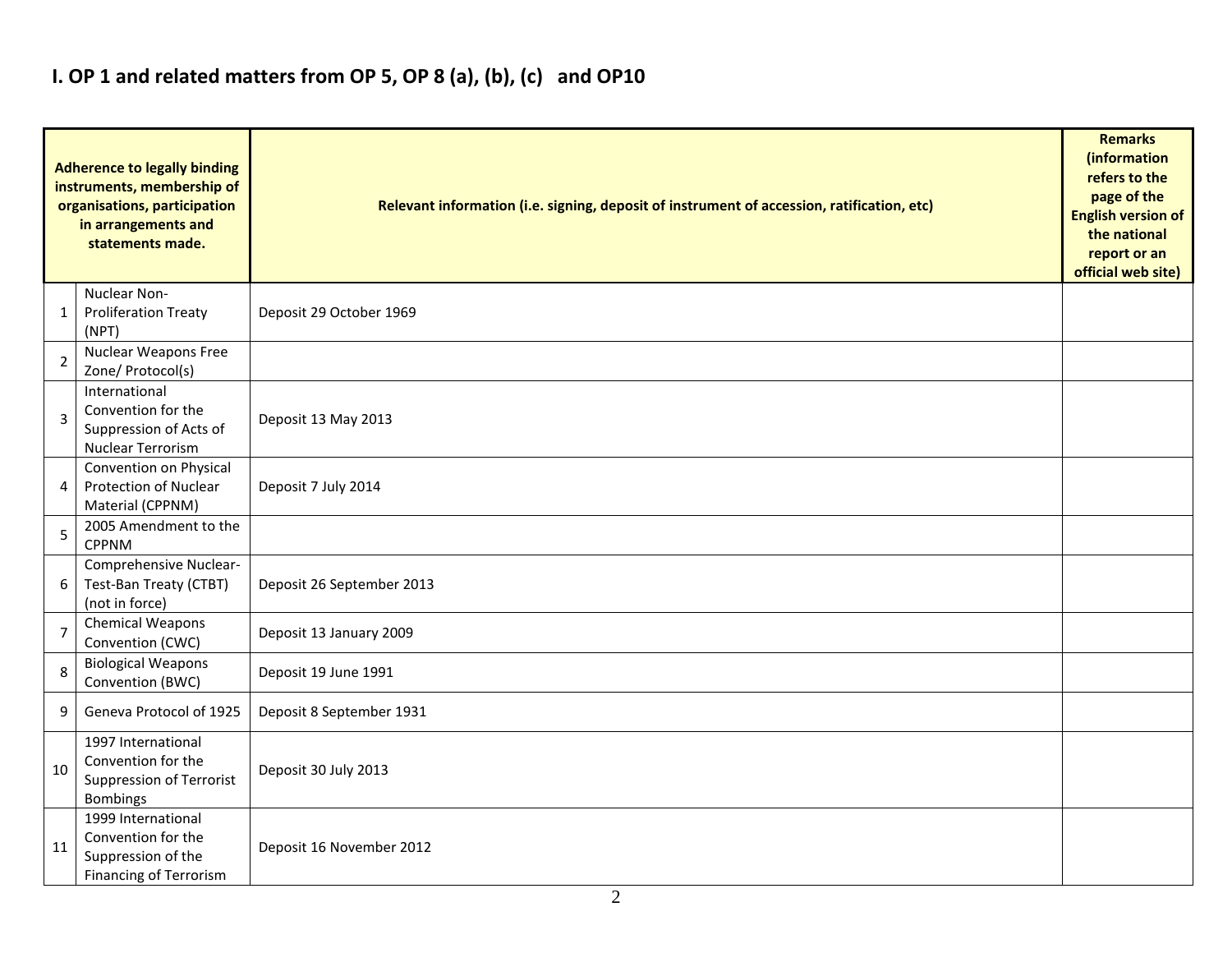|    | 2005 Protocol to the                      |                                                       |  |
|----|-------------------------------------------|-------------------------------------------------------|--|
|    | Convention for the                        |                                                       |  |
| 12 | suppression of unlawful                   |                                                       |  |
|    | acts against the safety of                |                                                       |  |
|    | maritime navigation                       |                                                       |  |
|    | 2005 Protocol to the                      |                                                       |  |
|    | Protocol for the                          |                                                       |  |
| 13 | suppression of unlawful                   |                                                       |  |
|    | acts against the safety of                |                                                       |  |
|    | fixed platforms located                   |                                                       |  |
|    | on the continental shelf                  |                                                       |  |
|    | 2010 Convention on the                    |                                                       |  |
|    | Suppression of Unlawful                   |                                                       |  |
| 14 | Acts Relating to                          |                                                       |  |
|    | <b>International Civil</b>                |                                                       |  |
|    | Aviation                                  |                                                       |  |
|    | Other relevant regional                   |                                                       |  |
| 15 | legally binding                           |                                                       |  |
|    | instruments                               |                                                       |  |
| 16 | <b>International Atomic</b>               | Since 4 March 1959                                    |  |
|    | <b>Energy Agency (IAEA)</b>               |                                                       |  |
|    |                                           | Proliferation Security Initiative (PSI)               |  |
| 17 | Directly relevant                         | Global Initiative to Combat Nuclear Terrorism (GICNT) |  |
|    | Arrangements                              | <b>WCO SAFE Framework</b>                             |  |
|    |                                           | Hague Code of Conduct                                 |  |
|    |                                           |                                                       |  |
|    | Statement on non-<br>provision of WMD and |                                                       |  |
| 18 | related materials to                      |                                                       |  |
|    | non-State actors                          |                                                       |  |
|    |                                           | International Maritime Organization (IMO)             |  |
|    |                                           | <b>INTERPOL</b>                                       |  |
|    |                                           | World Health Organization (WHO)                       |  |
|    | Membership in relevant                    | World Customs Organization (WCO)                      |  |
| 19 | international, regional                   | World Organisation for Animal Health (OIE)            |  |
|    | or sub-regional                           | Inter-Parliamentary Union (IPU)                       |  |
|    | organisations                             | International Monetary Fund (IMF)                     |  |
|    |                                           | World Bank                                            |  |
|    |                                           |                                                       |  |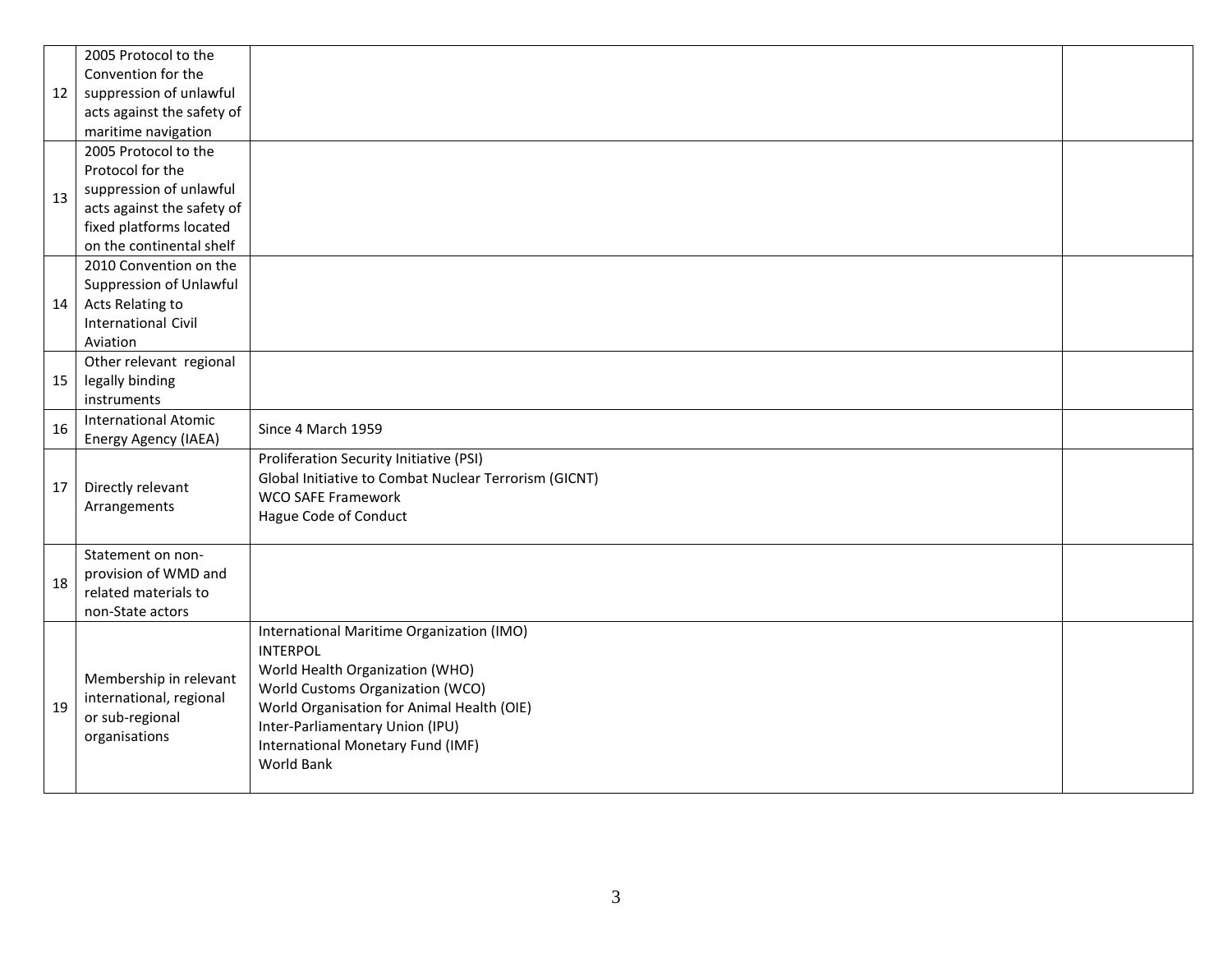### **II. OP 2 - Nuclear Weapons (NW), Chemical Weapons (CW) and Biological Weapons (BW)**

|                                                         | <b>National legislation which</b><br>prohibits persons or entities |    |                                             |              | <b>National legal framework</b>                                                                                                                                                                                                                                                                                                                                                                                                                                                                                |                     |                        |              | <b>Enforcement and civil/criminal penalties</b>                                                                                                              |                |
|---------------------------------------------------------|--------------------------------------------------------------------|----|---------------------------------------------|--------------|----------------------------------------------------------------------------------------------------------------------------------------------------------------------------------------------------------------------------------------------------------------------------------------------------------------------------------------------------------------------------------------------------------------------------------------------------------------------------------------------------------------|---------------------|------------------------|--------------|--------------------------------------------------------------------------------------------------------------------------------------------------------------|----------------|
| to engage in one of the<br>following activities and its |                                                                    |    | $X$ /?<br>$\mathbf{c}$<br>$\mathbf{B}$<br>N |              | Source document of national implementation                                                                                                                                                                                                                                                                                                                                                                                                                                                                     |                     | $X$ /?<br>$\mathbf{C}$ | $\mathbf{B}$ | <b>Source document</b>                                                                                                                                       | <b>Remarks</b> |
|                                                         | enforcement                                                        |    | <b>W</b><br>W                               | W            | law                                                                                                                                                                                                                                                                                                                                                                                                                                                                                                            | N<br>W <sub>l</sub> |                        | $W$ $W$      |                                                                                                                                                              |                |
| $\mathbf{1}$                                            | manufacture                                                        | X. | Χ                                           | $\mathsf{X}$ | NW/CW/BW:<br>Law of National Monitoring Authority on Non-<br>Proliferation of Nuclear, Chemical and<br>Biological Weapons, No. 48 (2012), Articles 13,<br>14<br>NW:<br>Constitution of October 2005, Article 9, para.<br>1(e) in conjunction with Article II of the NPT<br>CW:<br>Constitution of October 2005, Article 9, para.<br>$1(e)$ in conjunction with Article I(1)(a) of the<br><b>CWC</b><br>BW:<br>Constitution of October 2005, Article 9, para.<br>1(e) in conjunction with Article IV of the BWC | X.                  | X                      | X            | NW/CW/BW:<br>Law of National Monitoring Authority on Non-<br>Proliferation of Nuclear, Chemical and<br>Biological Weapons, No. 48 (2012), Articles 13,<br>14 |                |
| $\overline{2}$                                          | acquire                                                            | X. | X                                           | $\mathsf{X}$ | NW/CW/BW:<br>Law of National Monitoring Authority on Non-<br>Proliferation of Nuclear, Chemical and<br>Biological Weapons, No. 48 (2012), Articles 13,<br>14<br>NW:<br>Iraqi Constitution of October 2005, Article 9,<br>para. 1(e) in conjunction with Article II of the<br><b>NPT</b><br>CW:<br>Iraqi Constitution of October 2005, Article 9,<br>para. 1(e) in conjunction with Article I(1)(a) of<br>the CWC                                                                                               | $\mathsf{X}^-$      | Χ                      | X            | NW/CW/BW:<br>Law of National Monitoring Authority on Non-<br>Proliferation of Nuclear, Chemical and<br>Biological Weapons No. 48 (2012), Articles 13,<br>14  |                |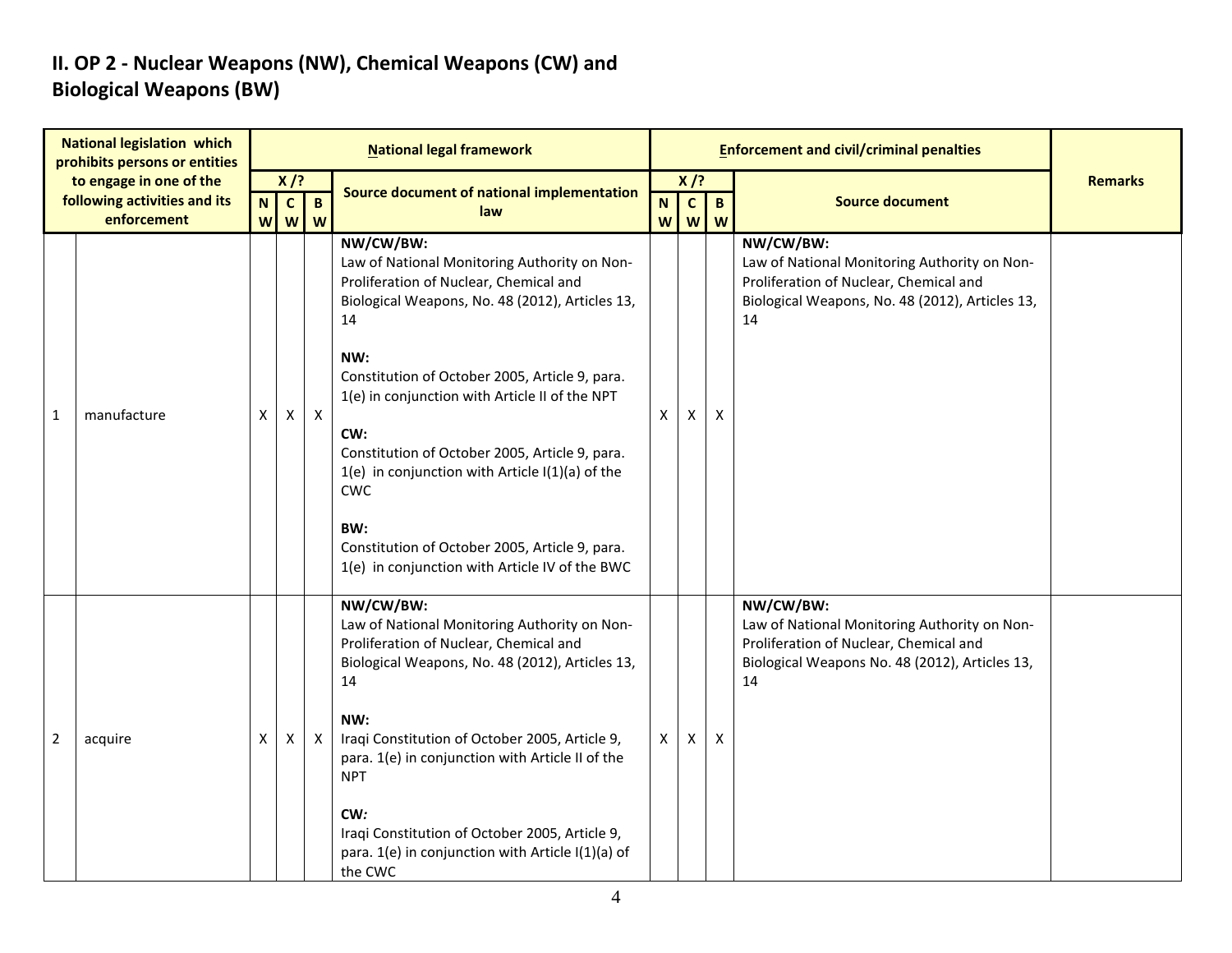|   |           |   |                |              | BW:<br>Iraqi Constitution of October 2005, Article 9,<br>para. 1(e) in conjunction with Article IV of the<br><b>BWC</b>                                     |                |   |              |                                                                                                                                                             |  |
|---|-----------|---|----------------|--------------|-------------------------------------------------------------------------------------------------------------------------------------------------------------|----------------|---|--------------|-------------------------------------------------------------------------------------------------------------------------------------------------------------|--|
|   |           |   |                |              | NW/CW/BW:<br>Law of National Monitoring Authority on Non-<br>Proliferation of Nuclear, Chemical and<br>Biological Weapons No. 48 (2012), Articles 13,<br>14 |                |   |              | NW/CW/BW:<br>Law of National Monitoring Authority on Non-<br>Proliferation of Nuclear, Chemical and<br>Biological Weapons No. 48 (2012), Articles 13,<br>14 |  |
| 3 | possess   | X | $\mathsf{X}^-$ | $\mathsf{X}$ | CW:<br>Iraqi Constitution of 2005, Article 9, para. 1(e)<br>in conjunction with Article I(1)(a) of the CWC<br>(retain)                                      | $\mathsf{X}$   | X | X            |                                                                                                                                                             |  |
|   |           |   |                |              | BW:<br>Iraqi Constitution of October 2005, Article 9,<br>para. 1(e) in conjunction with Article IV of the<br><b>BWC</b> (retain)                            |                |   |              |                                                                                                                                                             |  |
|   |           |   |                |              | NW/CW/BW:<br>Law of National Monitoring Authority on Non-<br>Proliferation of Nuclear, Chemical and<br>Biological Weapons No. 48 (2012), Articles 13,<br>14 |                |   |              | NW/CW/BW:<br>Law of National Monitoring Authority on Non-<br>Proliferation of Nuclear, Chemical and<br>Biological Weapons No. 48 (2012), Articles 13,<br>14 |  |
| 4 | develop   | x | X              | X            | CW:<br>Constitution of October 2005, Article 9, para.<br>$1(e)$ in conjunction with Article I(1)(a) of the<br><b>CWC</b>                                    | $\mathsf{X}^-$ | X | X            |                                                                                                                                                             |  |
|   |           |   |                |              | BW:<br>Constitution of October 2005, Article 9, para.<br>1(e) in conjunction with Article IV of the BWC                                                     |                |   |              |                                                                                                                                                             |  |
| 5 | transport | X | X              | $\mathsf{X}$ | NW/CW/BW:<br>Law of National Monitoring Authority on Non-<br>Proliferation of Nuclear, Chemical and<br>Biological Weapons No. 48 (2012), Article 13         | $\mathsf{X}$   | X | $\mathsf{X}$ | NW/CW/BW:<br>Law of National Monitoring Authority on Non-<br>Proliferation of Nuclear, Chemical and<br>Biological Weapons No. 48 (2012), Article 13         |  |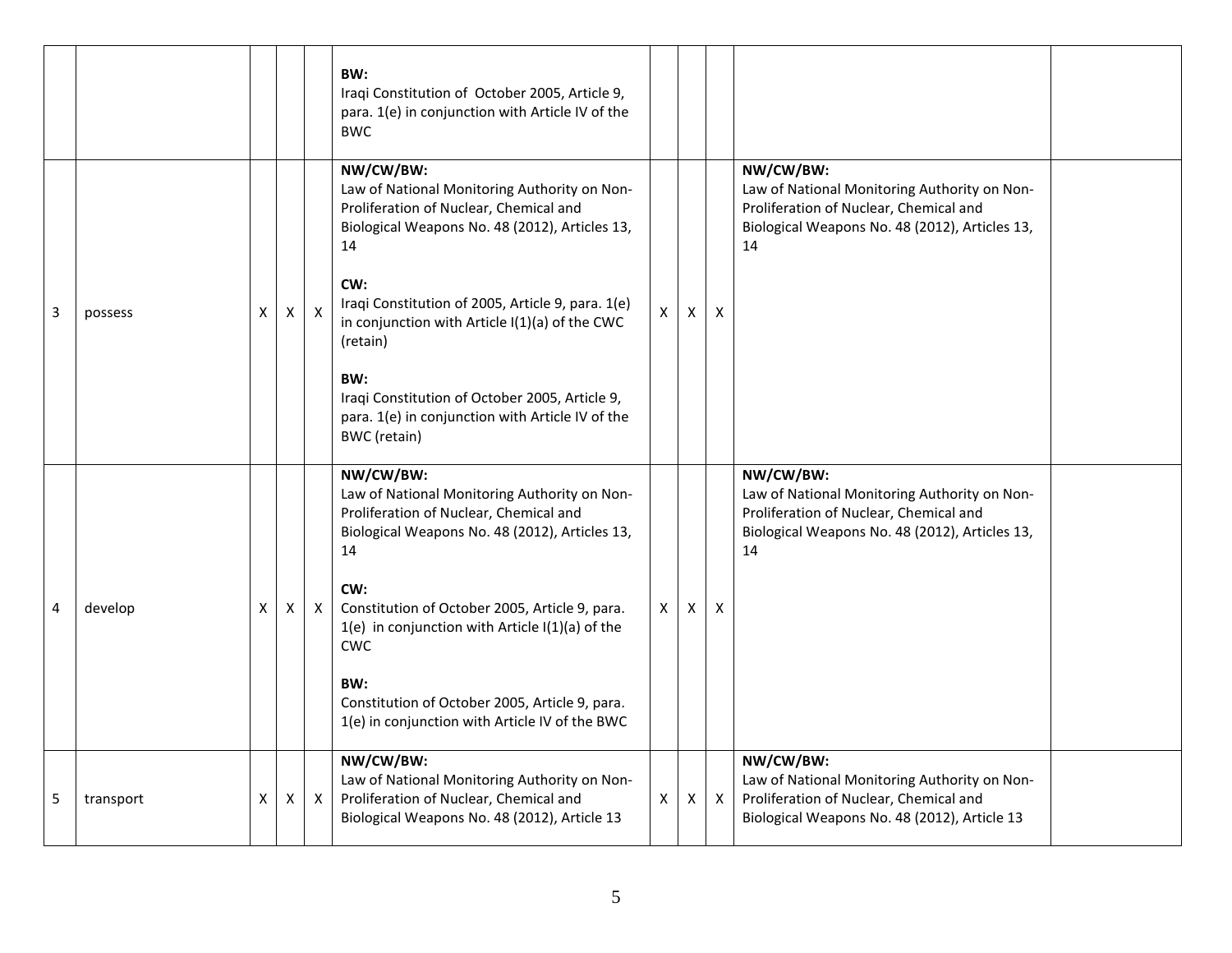| 6              | transfer                                             | х | X | X | NW/CW/BW:<br>Law of National Monitoring Authority on Non-<br>proliferation of Nuclear, Chemical and<br>Biological Weapons No. 48 (2012), Article 13<br>CW:<br>Constitution of October 2005, Article 9, para.<br>$1(e)$ in conjunction with Article I(1)(a) of the<br><b>CWC</b><br>BW:<br>Constitution of October 2005, Article 9, para.<br>1(e) in conjunction with Article III of the BWC                                                                                                                                                                                                                                                                                                                                                                                                                                                     | X            | X | X | NW/CW/BW:<br>Law of National Monitoring Authority on Non-<br>Proliferation of Nuclear, Chemical and<br>Biological Weapons No. 48 (2012), Article 13                                                                                                                                                                                                  |  |
|----------------|------------------------------------------------------|---|---|---|-------------------------------------------------------------------------------------------------------------------------------------------------------------------------------------------------------------------------------------------------------------------------------------------------------------------------------------------------------------------------------------------------------------------------------------------------------------------------------------------------------------------------------------------------------------------------------------------------------------------------------------------------------------------------------------------------------------------------------------------------------------------------------------------------------------------------------------------------|--------------|---|---|------------------------------------------------------------------------------------------------------------------------------------------------------------------------------------------------------------------------------------------------------------------------------------------------------------------------------------------------------|--|
| $\overline{7}$ | use                                                  | X | X | X | NW/CW/BW:<br>Law of National Monitoring Authority on Non-<br>proliferation of Nuclear, Chemical and<br>Biological Weapons No. 48 (2012), Article 13<br>Anti-terrorism Law - Law No. 13 of 2005,<br>Article 2, para. 7<br>CW:<br>Constitution of October 2005, Article 9, para.<br>$1(e)$ in conjunction with Article I(1)(b) of the<br><b>CWC</b><br>Penal Code of 1969, as amended, Paragraph<br>406 (wilfully kill another, inter alia, as the<br>result of the use of toxic substances)<br>BW:<br>Constitution of October 2005, Article 9, para.<br>1(e) in conjunction with the Geneva Protocol<br>Penal Code of 1969, as amended, Paragraphs<br>351 (wilfully endangering the life or safety of<br>others by contaminating with, inter alia,<br>bacteria), 368 (wilfully spread a dangerous<br>disease that endangers the lives of others) | $\mathsf{X}$ | X | Χ | NW/CW/BW:<br>Law of National Monitoring Authority on Non-<br>Proliferation of Nuclear, Chemical and<br>Biological Weapons No. 48 (2012), Article 13<br>Anti-terrorism Law - Law No. 13 of 2005,<br>Article 4, para. 1<br>CW:<br>Penal Code of 1969, as amended, Paragraph<br>406<br>BW:<br>Penal Code of 1969, as amended, Paragraphs<br>351 and 368 |  |
| 8              | attempt to engage in<br>abovementioned<br>activities | X | X | X | CW/BW:<br>Penal Code of 1969, as amended, Paragraph 30                                                                                                                                                                                                                                                                                                                                                                                                                                                                                                                                                                                                                                                                                                                                                                                          | X            | X | X | CW/BW:<br>Penal Code of 1969, as amended, Paragraph 31                                                                                                                                                                                                                                                                                               |  |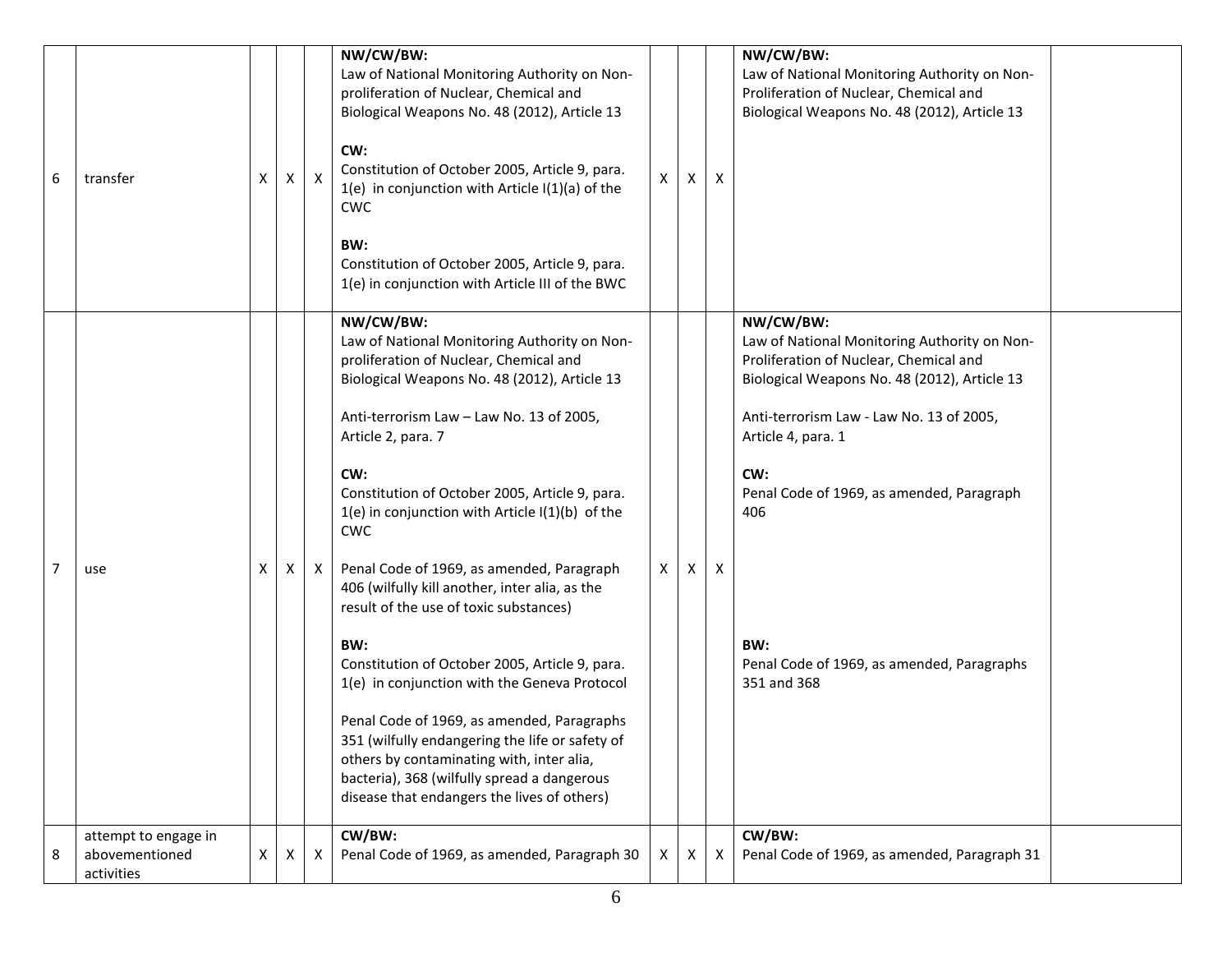| 9  | participate as an<br>accomplice in<br>abovementioned<br>activities        |    |   |              |                                                                                                                                                                                                                                                                                                                           |                |              |              |                                                                                                                                                                                                                                                                                                                                                                                 |  |
|----|---------------------------------------------------------------------------|----|---|--------------|---------------------------------------------------------------------------------------------------------------------------------------------------------------------------------------------------------------------------------------------------------------------------------------------------------------------------|----------------|--------------|--------------|---------------------------------------------------------------------------------------------------------------------------------------------------------------------------------------------------------------------------------------------------------------------------------------------------------------------------------------------------------------------------------|--|
| 10 | assist in<br>abovementioned<br>activities                                 | X. | X | $\mathsf{X}$ | NW/CW/BW:<br>Anti-terrorism Law - Law No. 13 of 2005,<br>Article 4, para. 1<br>CW:<br>Constitution of October 2005, Article 9, para.<br>$1(e)$ in conjunction with Article I(1)(d) of the<br><b>CWC</b><br>BW:<br>Constitution of October 2005, Article 9, para.<br>1(e) in conjunction with Article III of the BWC       | X              | X            | X            | NW/CW/BW:<br>Anti-terrorism Law - Law No. 13 of 2005,<br>Article 4, para. 1                                                                                                                                                                                                                                                                                                     |  |
| 11 | finance<br>abovementioned<br>activities                                   | X. | Χ | $\mathsf{X}$ | NW/CW/BW:<br>Anti-terrorism Law - Law No. 13 of 2005,<br>Article 4, para. 1<br>Anti-Money Laundering and Counter-Terrorism<br>Financing Law, No. (39) of 2015, Article 1,<br>paras. 10, 11 (terrorist act includes any act<br>criminalised as such in Iraqi law, e.g. Anti-<br>terrorism Law, and crimes under the CPPNM) | $\mathsf{X}^-$ | $\mathsf{X}$ | $\mathsf{X}$ | NW/CW/BW:<br>Anti-terrorism Law - Law No. 13 of 2005,<br>Article 4, para. 1<br>Anti-Money Laundering and Counter-Terrorism<br>Financing Law, No. (39) of 2015, Sections 3<br>(Anti-Money Laundering and Counter-<br>Terrorism Financing Council) and 4 (Anti-<br>Money Laundering and Counter-Financing of<br>Terrorism Office), Article 37 (offence of<br>terrorism financing) |  |
| 12 | abovementioned<br>activities related to<br>means of delivery <sup>1</sup> |    | X | $\mathsf{X}$ | CW:<br>Constitution of October 2005, Article 9, para.<br>1(e), in conjunction with Article II(1)(b) of the<br><b>CWC</b><br>BW:<br>Constitution of October 2005, Article 9, para.<br>1(e), in conjunction with Article I(2) of the BWC                                                                                    |                |              |              |                                                                                                                                                                                                                                                                                                                                                                                 |  |

1. Means of delivery: missiles, rockets and other unmanned systems capable of delivering nuclear, chemical, or biological weapons that are specially designed for such use.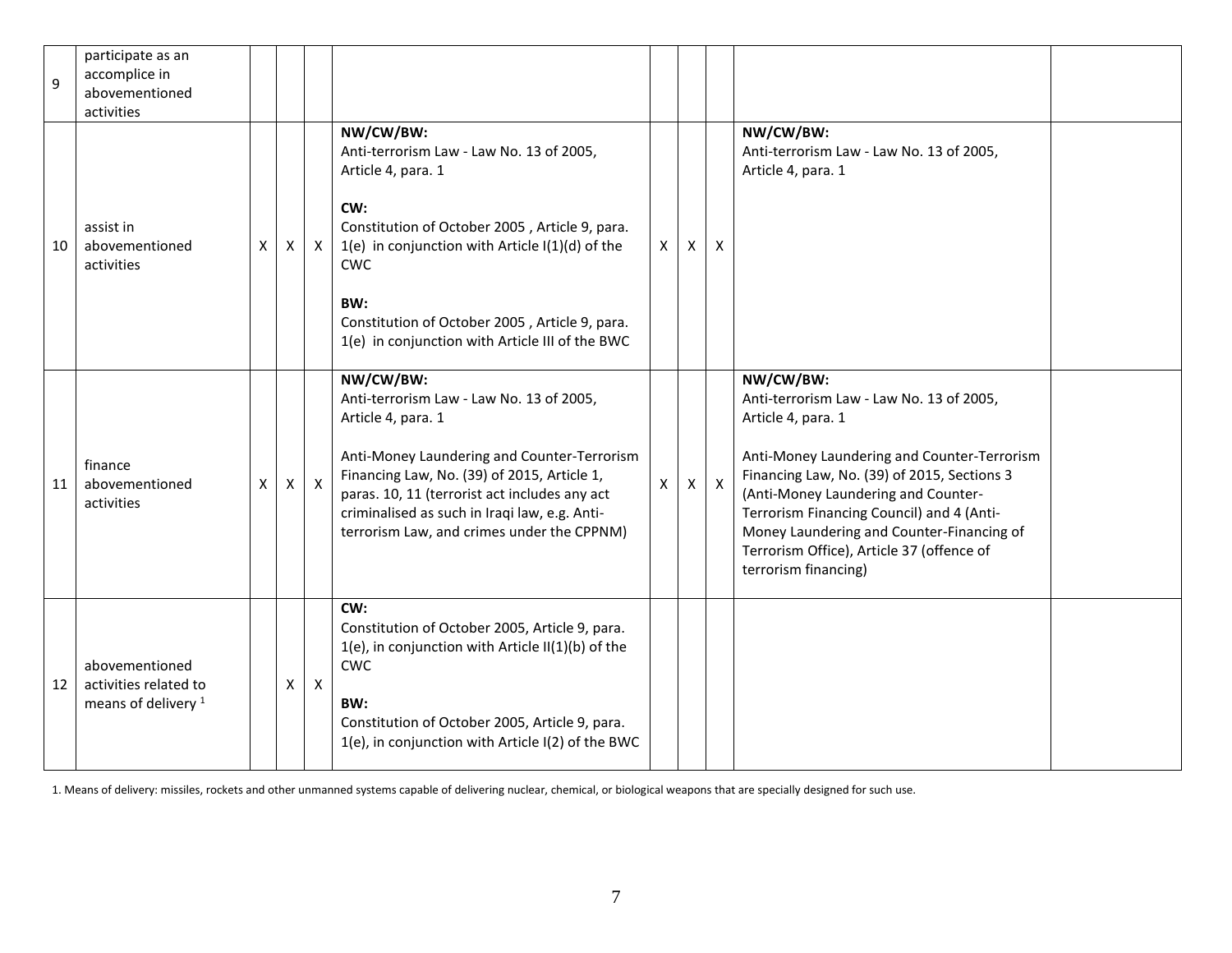#### **III. OP 3 (a) and (b) - Account for/Secure/Physically protect NW, CW and BW, including Related Materials <sup>2</sup>**

| <b>Measures to establish</b><br>domestic controls to prevent |                                                                                                               |   | <b>National legal and/or regulatory framework</b>  |                   |                                                                                                                                                                                                                                                                  |   |                                                                             |              | <b>Enforcement and civil/criminal penalties</b>                                                                                                     |                |  |  |  |
|--------------------------------------------------------------|---------------------------------------------------------------------------------------------------------------|---|----------------------------------------------------|-------------------|------------------------------------------------------------------------------------------------------------------------------------------------------------------------------------------------------------------------------------------------------------------|---|-----------------------------------------------------------------------------|--------------|-----------------------------------------------------------------------------------------------------------------------------------------------------|----------------|--|--|--|
|                                                              | the proliferation of NW, CW,<br><b>BW, and their means of</b><br>delivery; controls over<br>related materials |   | $X$ /?<br>$\mathbf{C}$<br>N<br>W<br>W <sub>l</sub> | $\mathbf{B}$<br>W | <b>Source document</b>                                                                                                                                                                                                                                           |   | $X$ /?<br>$\mathbf{C}$<br>B.<br>N <sub>1</sub><br>$W$ $W$<br>W <sub>1</sub> |              | <b>Source document</b>                                                                                                                              | <b>Remarks</b> |  |  |  |
| $\mathbf{1}$                                                 | Measures to account for<br>production                                                                         | X | $\pmb{\times}$                                     | $\mathsf{X}$      | NW/CW/BW:<br>Law of National Monitoring Authority on Non-<br>Proliferation of Nuclear, Chemical and<br>Biological Weapons No. 48 (2012), Articles 7<br>and 8<br>NW:<br>INFCIRC/172 (in force 29 February 1972)<br>Additional Protocol (in force 10 October 2012) | X | X                                                                           | $\mathsf{X}$ | NW/CW/BW:<br>Law of National Monitoring Authority on Non-<br>Proliferation of Nuclear, Chemical and Biological<br>Weapons No. 48 (2012), Article 16 |                |  |  |  |
| $\overline{2}$                                               | Measures to account for<br>use                                                                                | X | X                                                  | $\mathsf{X}$      | NW/CW/BW:<br>Law of National Monitoring Authority on Non-<br>Proliferation of Nuclear, Chemical and<br>Biological Weapons No. 48 (2012), Articles 7<br>and 8<br>NW:<br>INFCIRC/172 (in force 29 February 1972)<br>Additional Protocol (in force 10 October 2012) | X | X                                                                           | $\mathsf{X}$ | NW/CW/BW:<br>Law of National Monitoring Authority on Non-<br>Proliferation of Nuclear, Chemical and Biological<br>Weapons No. 48 (2012), Article 16 |                |  |  |  |
| 3                                                            | Measures to account for<br>storage                                                                            | X | $\mathsf{X}$                                       | $\mathsf{X}$      | NW/CW/BW:<br>Law of National Monitoring Authority on Non-<br>Proliferation of Nuclear, Chemical and<br>Biological Weapons No. 48 (2012), Articles 7<br>and 8<br>NW:<br>INFCIRC/172 (in force 29 February 1972)<br>Additional Protocol (in force 10 October 2012) | X | X                                                                           | X            | NW/CW/BW:<br>Law of National Monitoring Authority on Non-<br>Proliferation of Nuclear, Chemical and Biological<br>Weapons No. 48 (2012), Article 16 |                |  |  |  |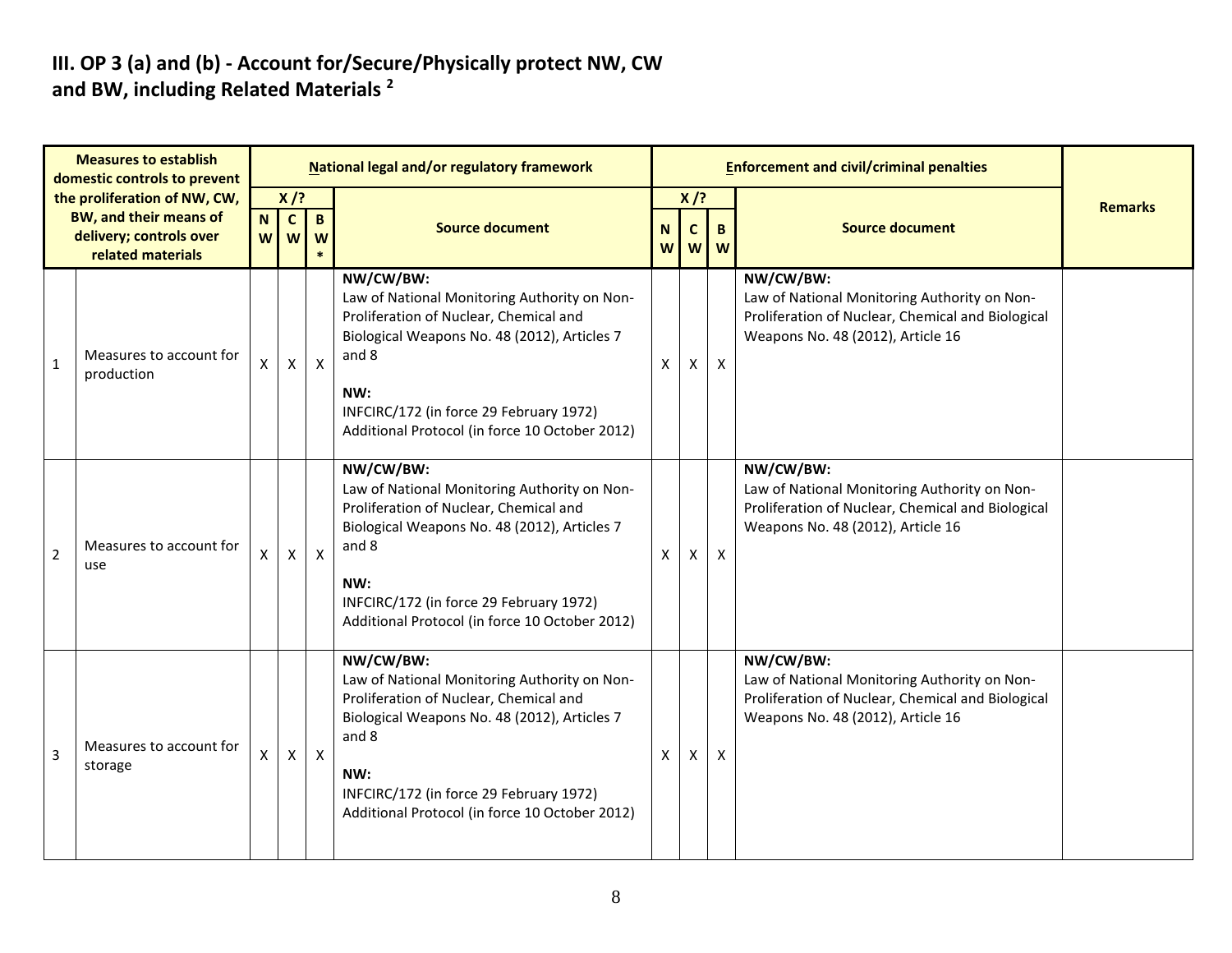| 4              | Measures to account for<br>transport | X       | X            | $\boldsymbol{\mathsf{X}}$ | NW/CW/BW:<br>Law of National Monitoring Authority on Non-<br>Proliferation of Nuclear, Chemical and<br>Biological Weapons No. 48 (2012), Articles 7<br>and 8                                                  | $\pmb{\mathsf{X}}$ | х | $\mathsf{X}$ | NW/CW/BW:<br>Law of National Monitoring Authority on Non-<br>Proliferation of Nuclear, Chemical and Biological<br>Weapons No. 48 (2012), Article 16 |
|----------------|--------------------------------------|---------|--------------|---------------------------|---------------------------------------------------------------------------------------------------------------------------------------------------------------------------------------------------------------|--------------------|---|--------------|-----------------------------------------------------------------------------------------------------------------------------------------------------|
| 5              | Measures to secure<br>production     | ?       | ?            | $\cdot$                   | NW/CW/BW:<br>Law of National Monitoring Authority on Non-<br>Proliferation of Nuclear, Chemical and<br>Biological Weapons No. 48 (2012), Articles 7<br>and 8                                                  |                    |   |              |                                                                                                                                                     |
| 6              | Measures to secure use               | $\cdot$ | ?            | $\cdot$                   | NW/CW/BW:<br>Law of National Monitoring Authority of Non-<br>Proliferation of Nuclear, Chemical and<br>Biological Weapons No. 48 (2012), Articles 7<br>and 8<br>NW:<br>Ionizing Protection Act No. 99 of 1980 | ?                  |   |              | NW:<br>Radiation Protection Centre under the Ministry<br>of Environment                                                                             |
| $\overline{7}$ | Measures to secure<br>storage        | ?       | $\cdot$      | $\cdot$                   | NW/CW/BW:<br>Law of National Monitoring Authority of Non-<br>Proliferation of Nuclear, Chemical and<br>Biological Weapons No. 48 (2012), Articles 7<br>and 8<br>NW:<br>Ionizing Protection Act No. 99 of 1980 | ŗ                  |   |              | NW:<br>Regulatory Authority: control of storage of<br>depleted sources<br>Punitive measures in case of a confirmed danger                           |
| 8              | Measures to secure<br>transport      | ?       | $\mathbf{P}$ | $\cdot$                   | NW/CW/BW:<br>Law of National Monitoring Authority of Non-<br>Proliferation of Nuclear, Chemical and<br>Biological Weapons No. 48 (2012), Articles 7<br>and 8<br>NW:<br>Ionizing Protection Act No. 99 of 1980 | ?                  |   |              | NW:<br>Radiation Protection Centre under the Ministry<br>of Environment                                                                             |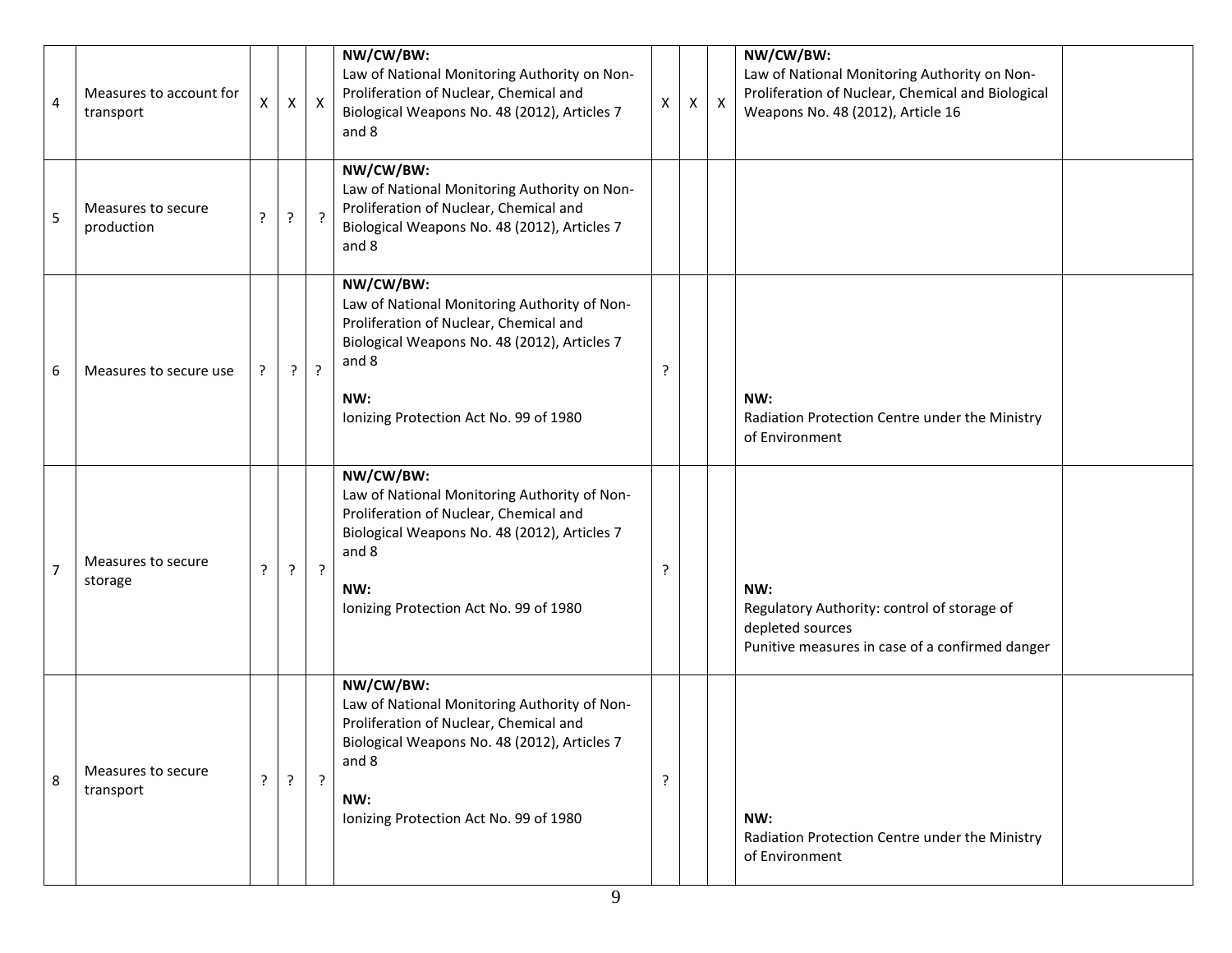| റ               | Physical protection<br>measures |  |  |  |  |  |
|-----------------|---------------------------------|--|--|--|--|--|
| 10 <sup>1</sup> | Personnel Reliability           |  |  |  |  |  |

2. Related materials: materials, equipment and technology covered by relevant multilateral treaties and arrangements, or included on national control lists, which could be used for the design, development, production or use of nuclear, chemical and biological weapons and their means of delivery.

\* Information required in this section may also be available in the State's Confidence Building Measures report, if submitted to the BWC Implementation Support Unit (online at:

[http://www.unog.ch/80256EE600585943/\(httpPages\)/4FA4DA37A55C7966C12575780055D9E8?OpenDocument\)](http://www.unog.ch/80256EE600585943/(httpPages)/4FA4DA37A55C7966C12575780055D9E8?OpenDocument)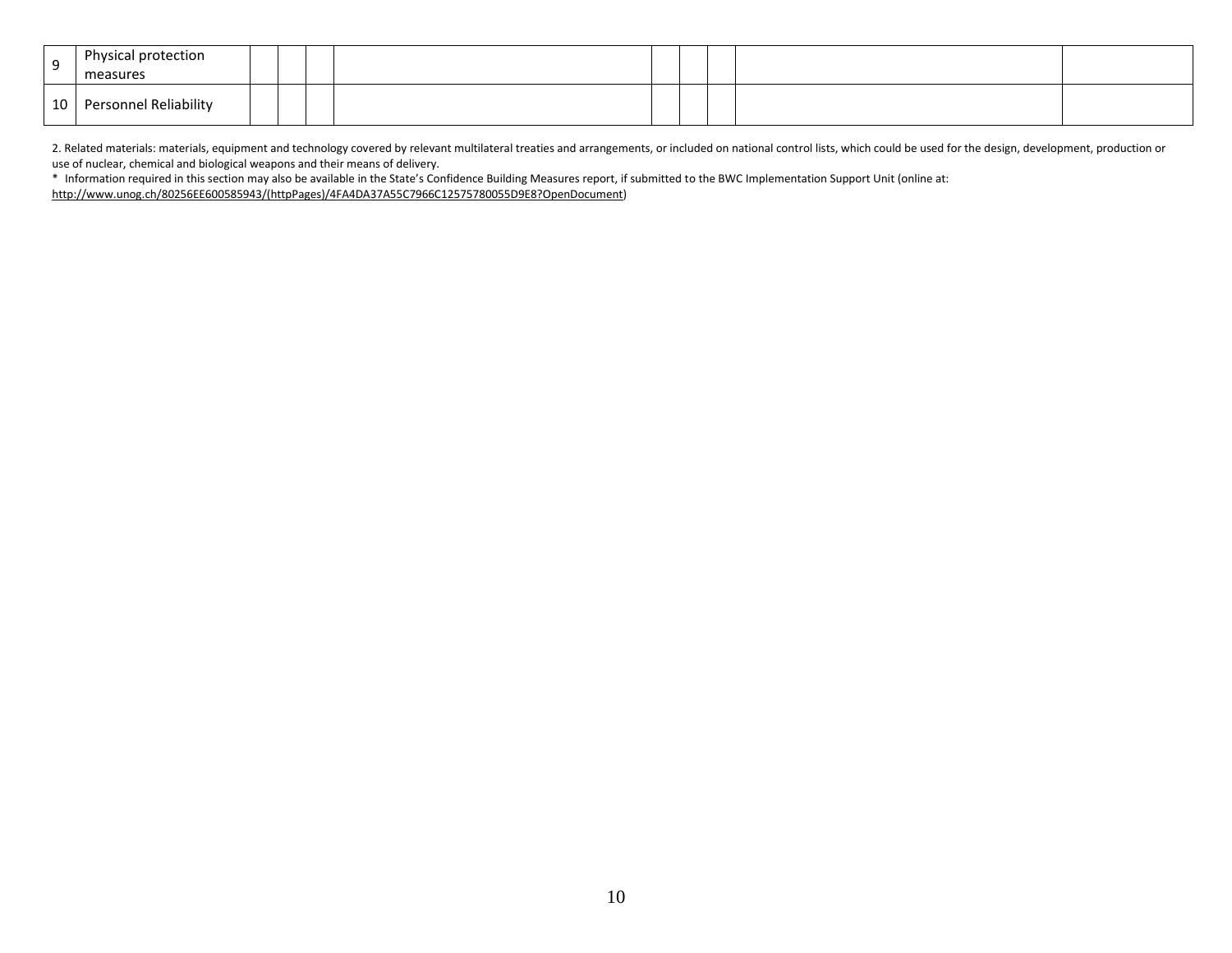#### **IV. OP 3 (a) and (b) - Account for/Secure/Physically protect NW including Related Materials (NW specific)**

|                | <b>Measures to establish</b><br>domestic controls to prevent<br>the proliferation of NW, and<br>their means of delivery;<br>controls over related<br>materials    | <b>Source document</b>                                                                                                                                                               | <b>Remarks</b> |
|----------------|-------------------------------------------------------------------------------------------------------------------------------------------------------------------|--------------------------------------------------------------------------------------------------------------------------------------------------------------------------------------|----------------|
| $\mathbf{1}$   | National regulatory<br>authority                                                                                                                                  | Iraqi National Monitoring Authority (INMA) (Law of National Monitoring Authority of Non-Proliferation of Nuclear,<br>Chemical and Biological Weapons No. 48 (2012), Chapters 2 to 5) |                |
| $\overline{2}$ | Licensing of nuclear<br>installations/entities/<br>use of materials                                                                                               | Law of National Monitoring Authority of Non-Proliferation of Nuclear, Chemical and Biological Weapons No. 48 (2012),<br>Article 7                                                    |                |
| $\overline{3}$ | IAEA Safeguards<br>Agreements                                                                                                                                     | INFCIRC/172 (in force 29 February 1972)<br>Additional Protocol (in force 10 October 2012)                                                                                            |                |
| 4              | IAEA Code of Conduct<br>on Safety and Security<br>of Radioactive Sources                                                                                          | Expressed support (notification pursuant to GC(47)/RES/7.B)                                                                                                                          |                |
| 5              | Supplementary<br>Guidance on the Import<br>and Export of<br>Radioactive Sources of<br>the Code of Conduct on<br>the Safety and Security<br>of Radioactive Sources | Notification pursuant to GC(48)/RES/10.D; contact point designated; response to questionnaire                                                                                        |                |
| 6              | <b>IAEA</b> Incident and<br><b>Trafficking Database</b>                                                                                                           | Participates                                                                                                                                                                         |                |
| $\overline{7}$ | <b>Integrated Nuclear</b><br><b>Security Support Plan</b><br>(INSSP) / International<br><b>Physical Protection</b><br><b>Advisory Service (IPPAS)</b>             | <b>INSSP</b> approved                                                                                                                                                                |                |
| 8              | Applying the physical<br>protection<br>recommendations in<br>INFCIRC/225/Rev.5                                                                                    |                                                                                                                                                                                      |                |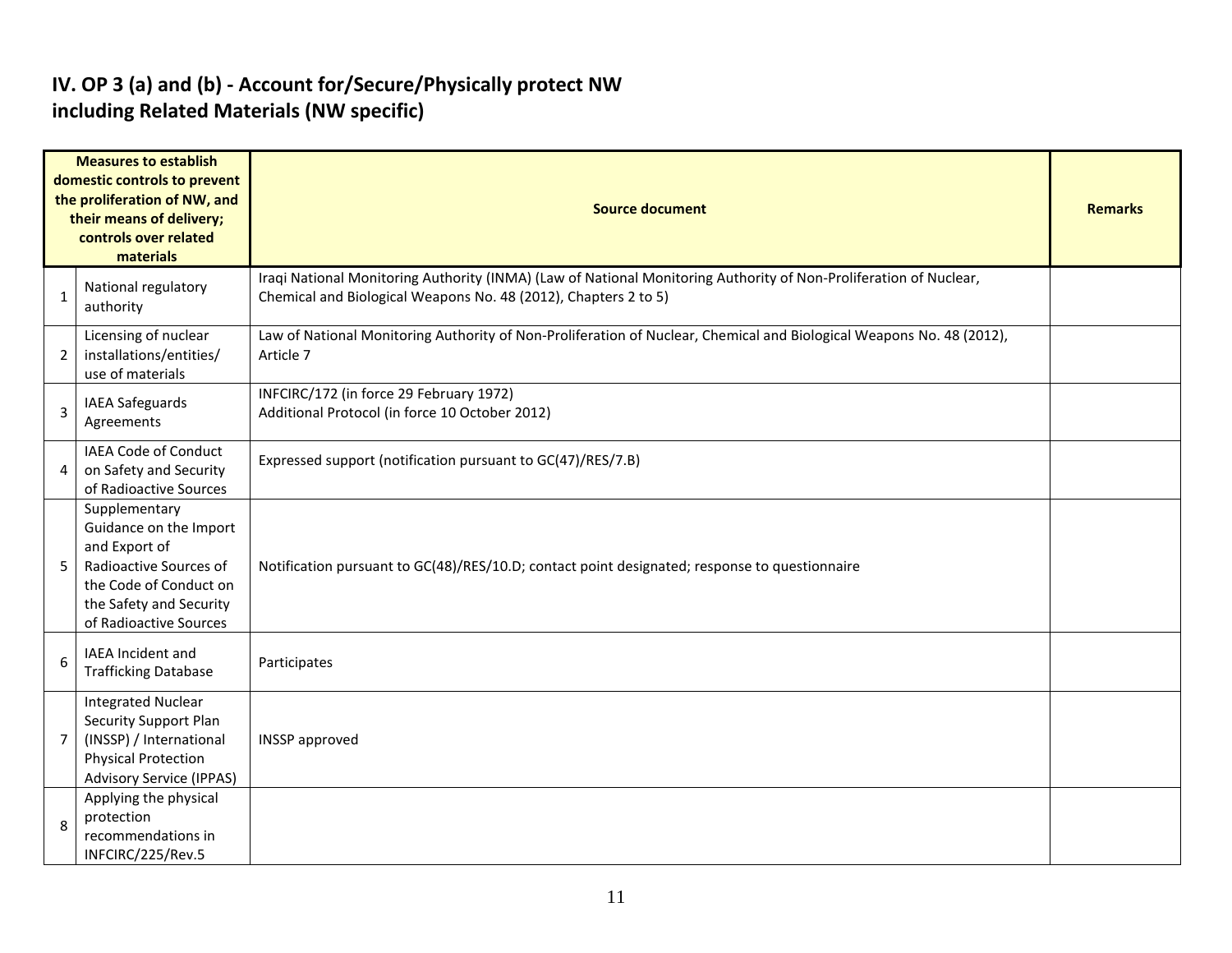|    | <b>Other Agreements</b><br>related to IAEA                                                | Convention on Early Notification of a Nuclear Accident (deposit 21 July 1988)<br>Convention on Assistance in the Case of a Nuclear Accident or Radiological Emergency (deposit 21 July 1988)<br>Revised Supplementary Agreements Concerning the Provision of Technical Assistance by the IAEA<br>Co-operative Agreement for Arab States in Asia for Research, Development and Training Related to Nuclear Science and<br>Technology (ARASIA) - First Extension |  |
|----|-------------------------------------------------------------------------------------------|----------------------------------------------------------------------------------------------------------------------------------------------------------------------------------------------------------------------------------------------------------------------------------------------------------------------------------------------------------------------------------------------------------------------------------------------------------------|--|
| 10 | National legislation and<br>regulations related to<br>nuclear material<br>including CPPNM |                                                                                                                                                                                                                                                                                                                                                                                                                                                                |  |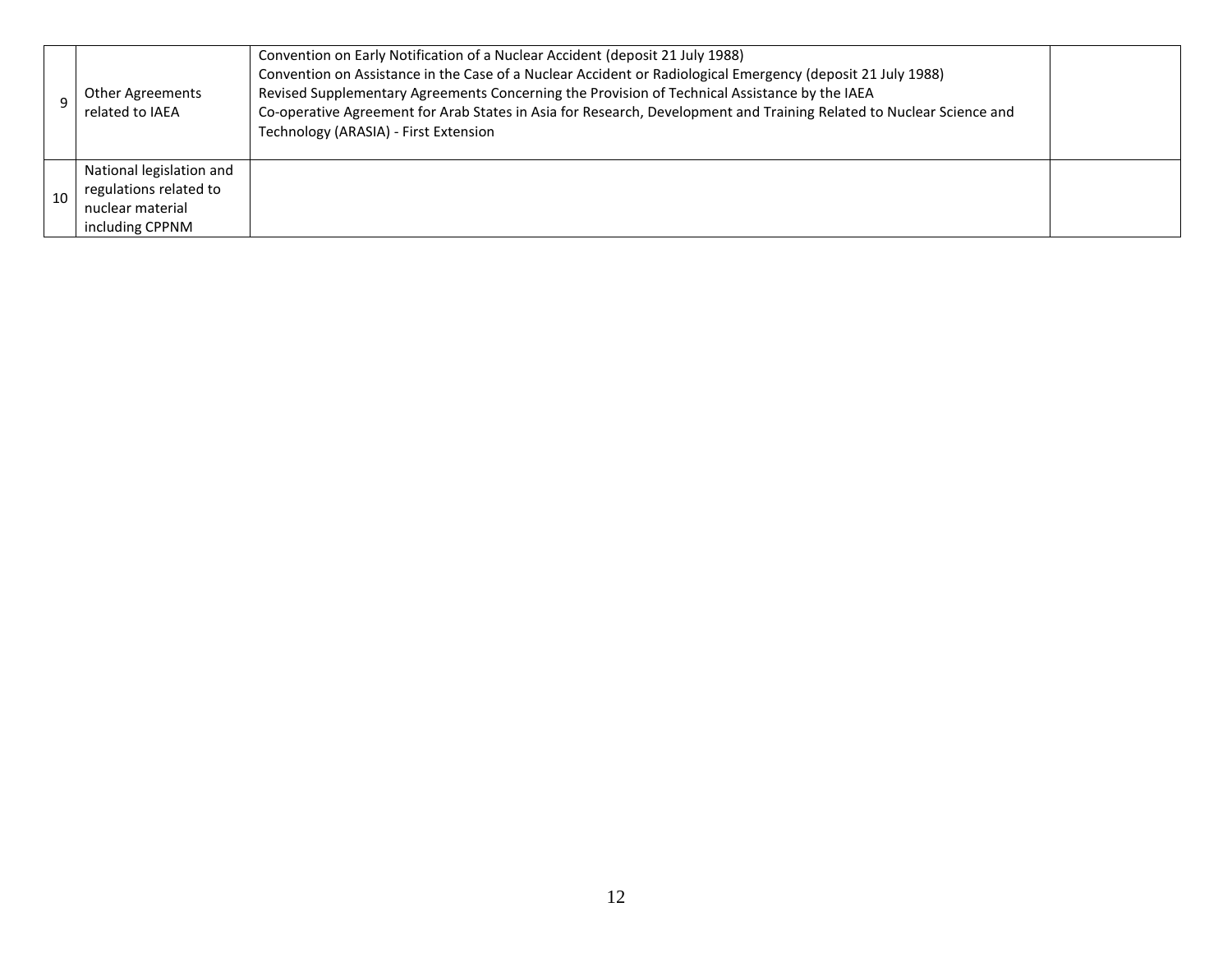#### **V. OP 3 (a) and (b) - Account for/Secure/Physically protect CW including Related Materials (CW specific)**

| <b>Measures to establish</b><br>domestic controls to prevent<br>the proliferation of CW, and<br>their means of delivery;<br>controls over related<br>materials |                                                                                                                     | Source document                                                                                                                                                                      |  |  |  |  |
|----------------------------------------------------------------------------------------------------------------------------------------------------------------|---------------------------------------------------------------------------------------------------------------------|--------------------------------------------------------------------------------------------------------------------------------------------------------------------------------------|--|--|--|--|
|                                                                                                                                                                | National CWC authority                                                                                              | Iraqi National Monitoring Authority (INMA) (Law of National Monitoring Authority of Non-Proliferation of Nuclear, Chemical<br>and Biological Weapons No. 48 (2012), Chapters 2 to 5) |  |  |  |  |
| $\overline{2}$                                                                                                                                                 | Licensing/registration of<br>installations/facilities/<br>persons/entities/use/<br>handling of related<br>materials | Law of National Monitoring Authority of Non-Proliferation of Nuclear, Chemical and Biological Weapons No. 48 (2012),<br>Article 7, para. 3                                           |  |  |  |  |
| $\overline{3}$                                                                                                                                                 | Old or abandoned<br>chemical weapons                                                                                |                                                                                                                                                                                      |  |  |  |  |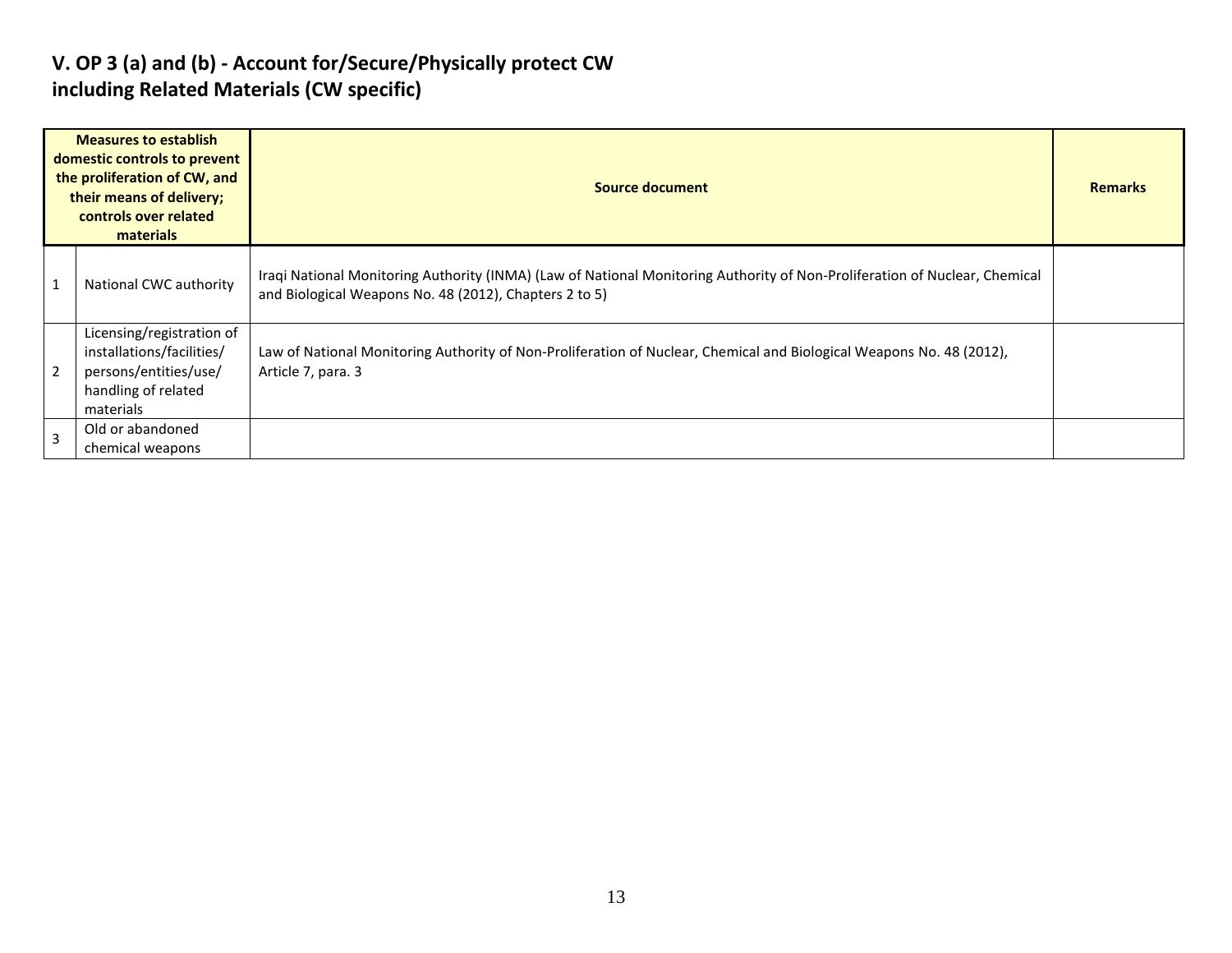#### **VI. OP 3 (a) and (b) - Account for/Secure/Physically protect BW including Related Materials (BW specific)**

| <b>Measures to establish</b><br>domestic controls to prevent<br>the proliferation of BW, their<br>means of delivery; controls<br>over related materials |  |                                                                                                          | Source document                                                                                                                            |  |  |  |  |  |
|---------------------------------------------------------------------------------------------------------------------------------------------------------|--|----------------------------------------------------------------------------------------------------------|--------------------------------------------------------------------------------------------------------------------------------------------|--|--|--|--|--|
|                                                                                                                                                         |  | Licensing/registration of<br>installations/facilities/<br>persons/entities/use/<br>handling of materials | Law of National Monitoring Authority of Non-Proliferation of Nuclear, Chemical and Biological Weapons No. 48 (2012),<br>Article 7, para. 3 |  |  |  |  |  |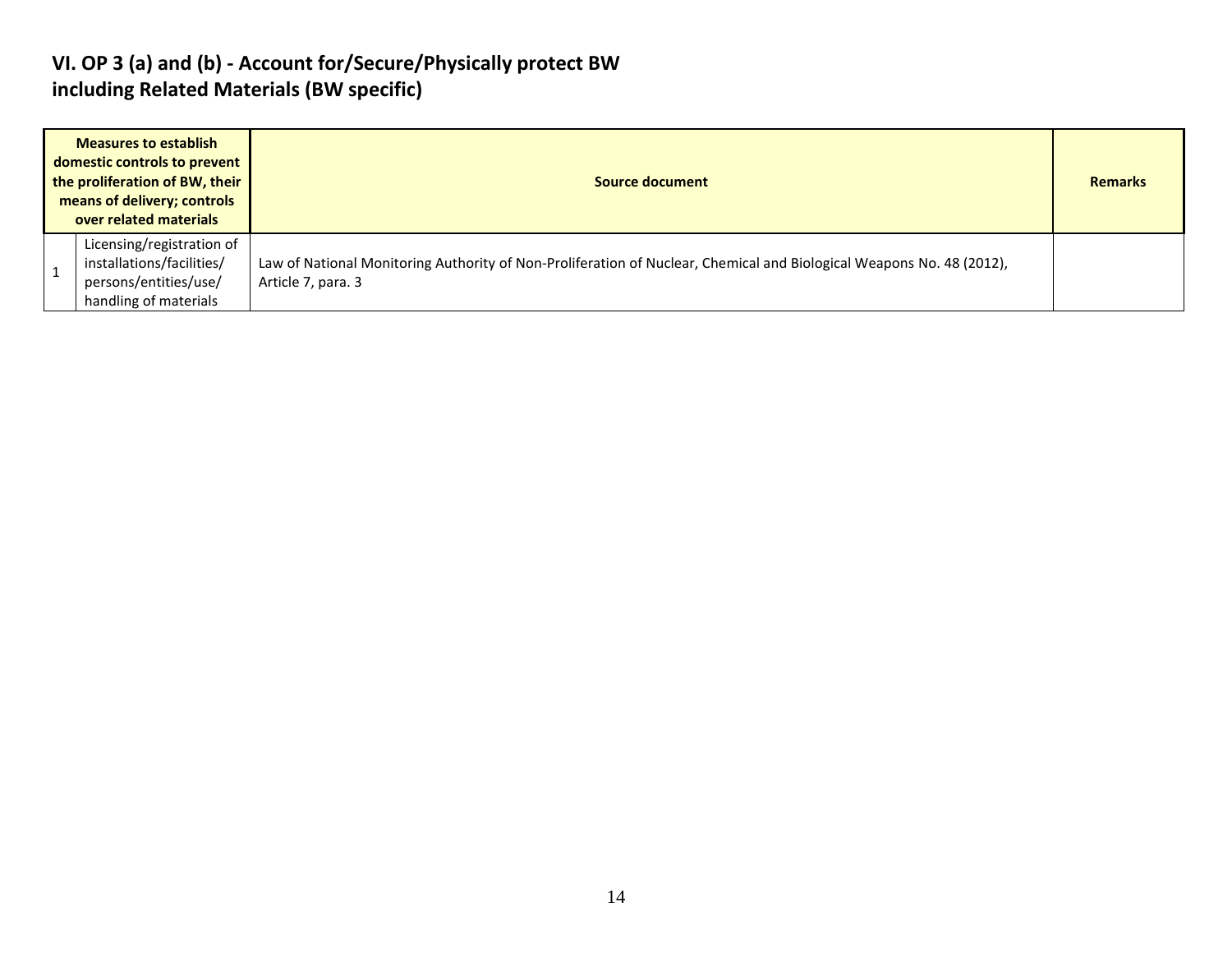#### **VII. OP 3 (c) and (d) and related matters from OP 6 - Controls of NW, CW and BW, including Related Materials**

| <b>Border controls and export</b><br>and trans-shipment controls<br>to prevent the proliferation |                                                                                                              | <b>National legal framework</b> |                                          |                           |                                                                                                                                                                                                                                                       |        | <b>Enforcement and civil/criminal penalties</b> |                           |                                                                                                                                                                                                                                                       |                |  |
|--------------------------------------------------------------------------------------------------|--------------------------------------------------------------------------------------------------------------|---------------------------------|------------------------------------------|---------------------------|-------------------------------------------------------------------------------------------------------------------------------------------------------------------------------------------------------------------------------------------------------|--------|-------------------------------------------------|---------------------------|-------------------------------------------------------------------------------------------------------------------------------------------------------------------------------------------------------------------------------------------------------|----------------|--|
|                                                                                                  | of nuclear, chemical and<br>biological weapons and their<br>means of delivery including<br>related materials |                                 | $X$ /?<br>$\mathbf{C}$<br>W <sub>l</sub> | B<br>W                    | <b>Source document</b>                                                                                                                                                                                                                                | N<br>W | $X$ /?<br>$\mathbf c$<br>W                      | B<br><b>W</b>             | <b>Source document</b>                                                                                                                                                                                                                                | <b>Remarks</b> |  |
| $\mathbf{1}$                                                                                     | Border control to<br>detect, deter, prevent<br>and combat illicit<br>trafficking                             | X.                              | X                                        | $\mathsf{X}$              | NW/CW/BW:<br>Law of National Monitoring Authority of Non-<br>Proliferation of Nuclear, Chemical and<br>Biological Weapons No. 48 (2012), Articles 7, 8<br>Customs Law                                                                                 | X      | X                                               | $\boldsymbol{\mathsf{X}}$ | NW/CW/BW:<br>Iraqi National Monitoring Authority (INMA)<br>(Law of National Monitoring Authority of Non-<br>Proliferation of Nuclear, Chemical and<br>Biological Weapons No. 48 (2012))<br>Department of Border Enforcement<br><b>Customs Service</b> |                |  |
| 2                                                                                                | Law enforcement to<br>detect, deter, prevent<br>and combat illicit<br>trafficking                            | X.                              | Х                                        | $\boldsymbol{\mathsf{X}}$ | NW/CW/BW:<br>Iraqi National Monitoring Authority (INMA)<br>(Law of National Monitoring Authority of Non-<br>Proliferation of Nuclear, Chemical and<br>Biological Weapons No. 48 (2012))<br>Department of Border Enforcement<br><b>Customs Service</b> | Χ      | x                                               | $\boldsymbol{X}$          | NW/CW/BW:<br>Iraqi National Monitoring Authority (INMA)<br>(Law of National Monitoring Authority of Non-<br>Proliferation of Nuclear, Chemical and<br>Biological Weapons No. 48 (2012))<br>Department of Border Enforcement<br><b>Customs Service</b> |                |  |
| 3                                                                                                | Border control detection<br>measures                                                                         |                                 |                                          |                           |                                                                                                                                                                                                                                                       |        |                                                 |                           |                                                                                                                                                                                                                                                       |                |  |
| 4                                                                                                | Control of brokering                                                                                         |                                 |                                          |                           |                                                                                                                                                                                                                                                       |        |                                                 |                           |                                                                                                                                                                                                                                                       |                |  |
| 5                                                                                                | Export control<br>legislation in place                                                                       | X                               | X                                        | $\mathsf{x}$              | NW/CW/BW:<br>Law of National Monitoring Authority of Non-<br>proliferation of Nuclear, Chemical and<br>Biological Weapons No. 48 (2012), Articles 7, 8                                                                                                | X      | Χ                                               | $\mathsf{x}$              | NW/CW/BW:<br>Iraqi National Monitoring Authority (INMA)<br>(Law of National Monitoring Authority of Non-<br>Proliferation of Nuclear, Chemical and<br>Biological Weapons No. 48 (2012))                                                               |                |  |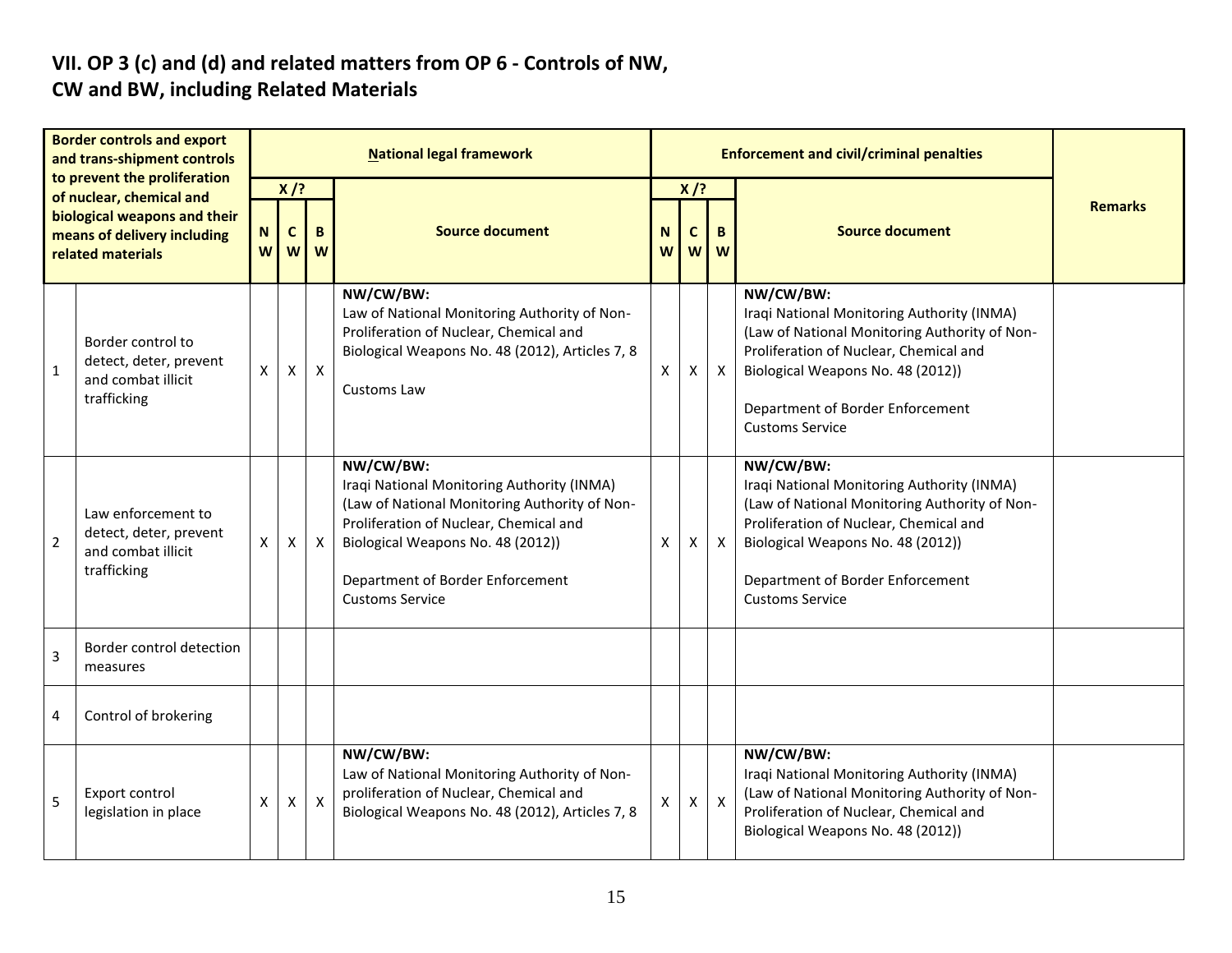| 6  | Licensing provisions and<br>Authority                                                           | $\pmb{\times}$ | Χ | $\mathsf{X}$              | NW/CW/BW:<br>Law of National Monitoring Authority of Non-<br>proliferation of Nuclear, Chemical and<br>Biological Weapons No. 48 (2012), Articles 7,<br>para. 3 and 8, para. 3 | $\boldsymbol{\mathsf{x}}$ | Χ              | $\boldsymbol{\mathsf{X}}$ | NW/CW/BW:<br>Iraqi National Monitoring Authority (INMA)<br>(Law of National Monitoring Authority of Non-<br>Proliferation of Nuclear, Chemical and<br>Biological Weapons No. 48 (2012)) |
|----|-------------------------------------------------------------------------------------------------|----------------|---|---------------------------|--------------------------------------------------------------------------------------------------------------------------------------------------------------------------------|---------------------------|----------------|---------------------------|-----------------------------------------------------------------------------------------------------------------------------------------------------------------------------------------|
| 7  | Control lists of<br>materials, equipment<br>and technology                                      | ŗ              | ŗ | ?                         | NW/CW/BW:<br>Iraqi National Control List                                                                                                                                       |                           |                |                           |                                                                                                                                                                                         |
| 8  | Intangible technology<br>transfers                                                              | ?              | ? | $\cdot$                   | NW/CW/BW:<br>Law of National Monitoring Authority of Non-<br>proliferation of Nuclear, Chemical and<br>Biological Weapons No. 48 (2012), Article 7,<br>para. 2                 | ?                         | ?              | $\cdot$                   | NW/CW/BW:<br>Iraqi National Monitoring Authority (INMA)<br>(Law of National Monitoring Authority of Non-<br>Proliferation of Nuclear, Chemical and<br>Biological Weapons No. 48 (2012)) |
| 9  | Inclusion of means of<br>delivery                                                               | ?              | ? | $\overline{?}$            | NW/CW/BW:<br>Law of National Monitoring Authority of Non-<br>proliferation of Nuclear, Chemical and<br>Biological Weapons No. 48 (2012), Articles 7<br>and 8                   | $\cdot$                   | ?              | $\overline{?}$            | NW/CW/BW:<br>Iraqi National Monitoring Authority (INMA)<br>(Law of National Monitoring Authority of Non-<br>Proliferation of Nuclear, Chemical and<br>Biological Weapons No. 48 (2012)) |
| 10 | End-user controls                                                                               |                |   |                           |                                                                                                                                                                                |                           |                |                           |                                                                                                                                                                                         |
| 11 | Catch all clause                                                                                |                |   |                           |                                                                                                                                                                                |                           |                |                           |                                                                                                                                                                                         |
| 12 | Transit control                                                                                 | X              | X | $\boldsymbol{X}$          | NW/CW/BW:<br>Law of National Monitoring Authority of Non-<br>proliferation of Nuclear, Chemical and<br>Biological Weapons No. 48 (2012), Article 8<br>para. 2                  | Χ                         | X.             | $\boldsymbol{\mathsf{X}}$ | NW/CW/BW:<br>Iraqi National Monitoring Authority (INMA)<br>(Law of National Monitoring Authority of Non-<br>Proliferation of Nuclear, Chemical and<br>Biological Weapons No. 48 (2012)) |
| 13 | Trans-shipment control                                                                          | ?              | ? | $\overline{?}$            | NW/CW/BW:<br>Law of Iraqi National Monitoring Authority of<br>Non-proliferation Nuclear, Chemical and<br>Biological Weapons No. 48 (2012), Articles 7<br>and 8                 | ?                         | ?              | $\cdot$                   | NW/CW/BW:<br>Iraqi National Monitoring Authority (INMA)<br>(Law of National Monitoring Authority of Non-<br>Proliferation of Nuclear, Chemical and<br>Biological Weapons No. 48 (2012)) |
| 14 | Re-export control                                                                               |                |   |                           |                                                                                                                                                                                |                           |                |                           |                                                                                                                                                                                         |
| 15 | Control over financing of<br>exports/transhipments<br>that would contribute to<br>proliferation |                | X | $\boldsymbol{\mathsf{X}}$ | NW/CW/BW:<br>Anti-terrorism Law - Law No. 13 of 2005,<br>Article 4, para. 1                                                                                                    | $\pmb{\times}$            | $\mathsf{X}^-$ | $\boldsymbol{\mathsf{X}}$ | NW/CW/BW:<br>Anti-terrorism Law - Law No. 13 of 2005,<br>Article 4, para. 1                                                                                                             |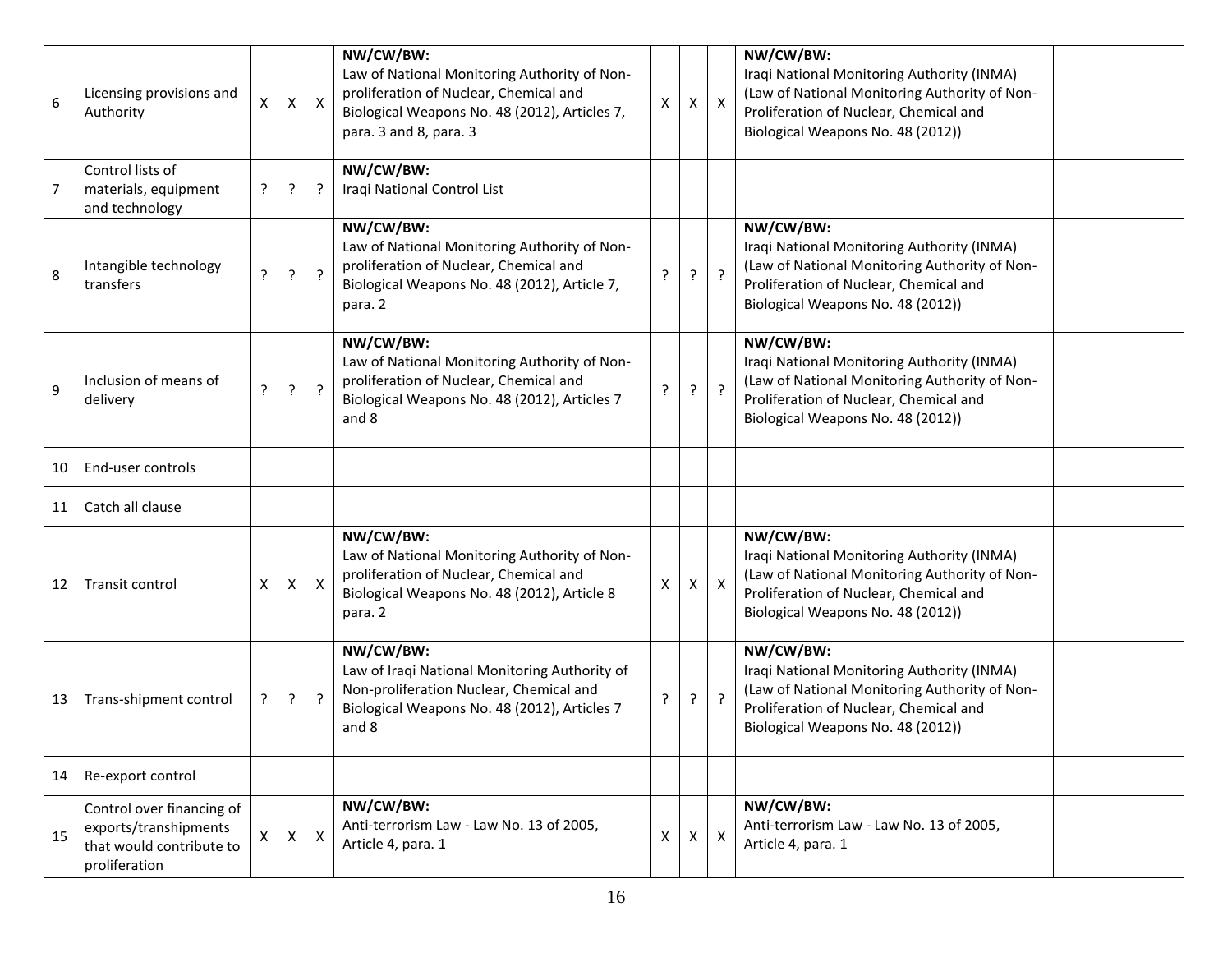|    |                                                                                                                                        | Anti-Money Laundering and Counter-Terrorism<br>Financing Law, No. (39) of 2015, Article 1,<br>paras. 10, 11 (terrorist act includes any act<br>criminalised as such in Iraqi law, e.g. Anti-<br>terrorism Law, and crimes under the CPPNM) |  | Anti-Money Laundering and Counter-Terrorism<br>Financing Law, No. (39) of 2015, Article 1,<br>paras. 10, 11 (terrorist act includes any act<br>criminalised as such in Iraqi law, e.g. Anti-<br>terrorism Law, and crimes under the CPPNM) |  |
|----|----------------------------------------------------------------------------------------------------------------------------------------|--------------------------------------------------------------------------------------------------------------------------------------------------------------------------------------------------------------------------------------------|--|--------------------------------------------------------------------------------------------------------------------------------------------------------------------------------------------------------------------------------------------|--|
| 16 | Control over services<br>related to exports/<br>transhipments that<br>would contribute to<br>proliferation including<br>transportation |                                                                                                                                                                                                                                            |  |                                                                                                                                                                                                                                            |  |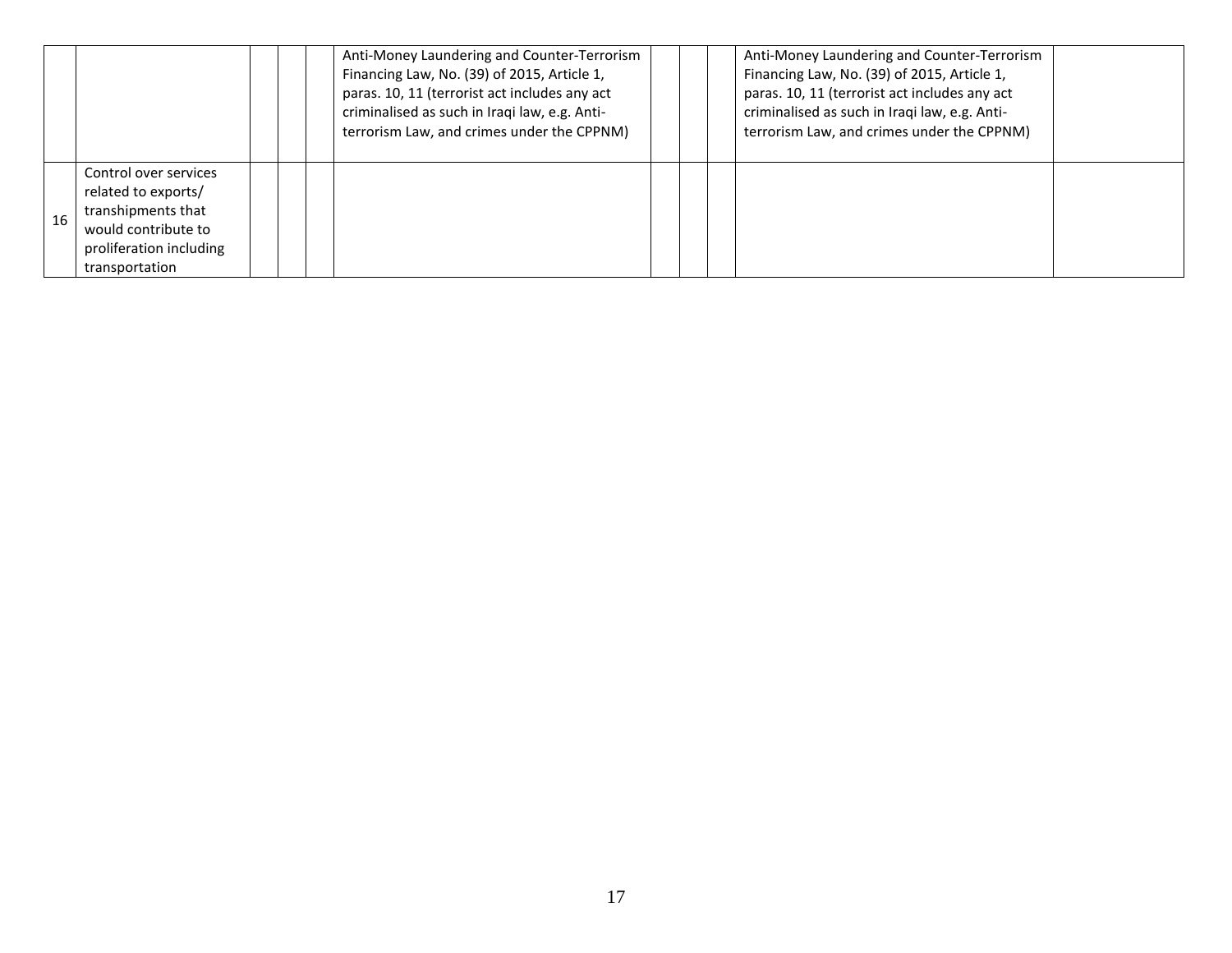| 1              | Assistance offered                                                |                                                                                                                                                                                                                                                                                                                                                                                                                                                                                                                                                                                                                                                                                                                                                                                                                                                                                                                                                                                                                 |
|----------------|-------------------------------------------------------------------|-----------------------------------------------------------------------------------------------------------------------------------------------------------------------------------------------------------------------------------------------------------------------------------------------------------------------------------------------------------------------------------------------------------------------------------------------------------------------------------------------------------------------------------------------------------------------------------------------------------------------------------------------------------------------------------------------------------------------------------------------------------------------------------------------------------------------------------------------------------------------------------------------------------------------------------------------------------------------------------------------------------------|
| $\overline{2}$ | Assistance Point of<br>Contact (for assistance<br>providers only) |                                                                                                                                                                                                                                                                                                                                                                                                                                                                                                                                                                                                                                                                                                                                                                                                                                                                                                                                                                                                                 |
|                |                                                                   | Support/assistance in the area of bio-safety and bio-security:<br>To strengthen national capabilities in the safe and secure handing of biological agents;<br>$\bullet$<br>To promote bio-security and bio-risk laboratory management practices;<br>To enhance national capabilities to detect, diagnose, surveillance, manage outbreaks of infectious diseases;<br>To strengthen national capabilities in maintenance and certification of biological equipment;<br>To strengthen national capabilities in biological waste management.<br>Support/assistance in the area of chemical risk management:<br>To strengthen national capabilities in the safe and secure handing of chemical agents;<br>$\bullet$<br>To promote chemical laboratory management practices;<br>To strengthen national capabilities in chemical hazardous waste management;<br>To develop procedures to improve secure information management systems and data exchange mechanism for chemical materials<br>under regulatory control. |
| 3              | Assistance requested                                              | Support/assistance in the area of border control:<br>To develop dedicated procedures and guidelines to deter illegal trans-boundary shipments of dual-use materials;<br>Training in dual use export control, to enhance the capacity of customs control officers, law enforcement, border management and<br>transportation and border security agencies;<br>Technical support /technology to assist in the detection of potential WMD relevant dual use items;<br>To enhance container and cargo security at the border entry points.<br>Support/assistance in CBRN materials:<br>Training for CBRN Team (under the auspices of the Civil Defense Directorate) to enhance capabilities in case of CBRN or WMD incidents<br>$\bullet$<br>(first response);<br>Enhancing on-site BC agent detection, sampling, sample handling and analysis capabilities;<br>Capacity building in hospitals to respond to CB incidents.<br>Assistance to enhance national capabilities in WMD forensics.                          |